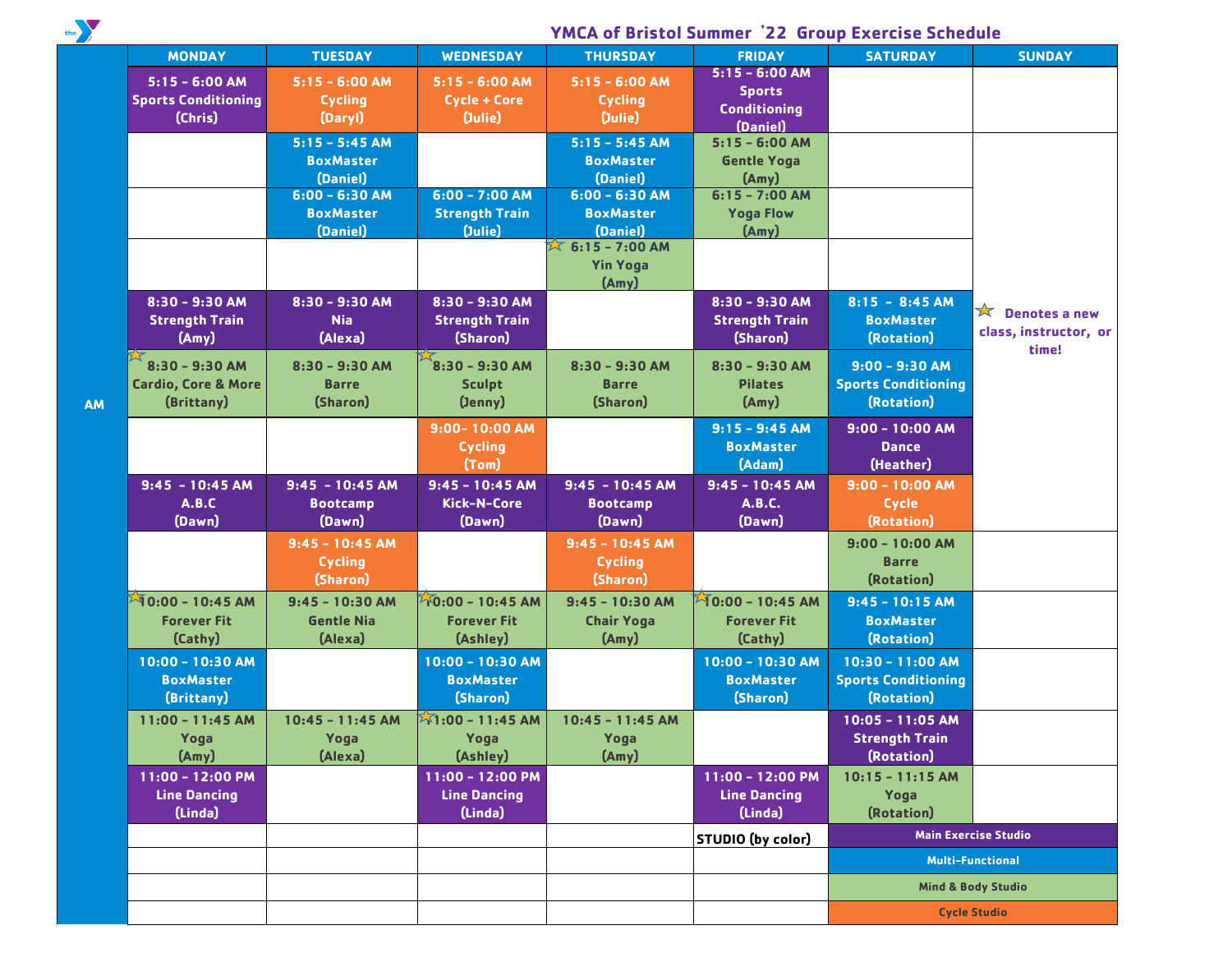|           | <b>MONDAY</b>                                                            | <b>TUESDAY</b>                                         | <b>WEDNESDAY</b>                                   | <b>THURSDAY</b>                                     | <b>FRIDAY</b>                                   | <b>SATURDAY</b>             | <b>SUNDAY</b>                                             |  |
|-----------|--------------------------------------------------------------------------|--------------------------------------------------------|----------------------------------------------------|-----------------------------------------------------|-------------------------------------------------|-----------------------------|-----------------------------------------------------------|--|
|           | 4:30 - 5:30 PM<br><b>Strength Train</b><br>(Heather)                     |                                                        | 4:30 - 5:30 PM<br><b>Strength Train</b><br>(Any)   |                                                     |                                                 |                             | $2:00 - 3:00 P M$<br><b>Weekend Warrior</b><br>(Rotation) |  |
|           |                                                                          | $5:00 - 5:45$ PM<br><b>Barre</b><br>(Jenny)            | $5:15 - 6:00$ PM<br>Yoga<br>(Jenny)                |                                                     |                                                 |                             | $3:00 - 4:00$ PM<br>Yoga<br>(Chelsa)                      |  |
| <b>PM</b> | $5:45 - 6:40$ PM<br><b>Bootcamp</b><br>(John)                            | $5:45 - 6:45$ PM<br><b>Tabata Bootcamp</b><br>(Sharon) | $5:45 - 6:40 PM$<br><b>Bootcamp</b><br>(Brittany)  | $5:45 - 6:45$ PM<br><b>Power Dance</b><br>(Heather) |                                                 |                             | $3:15 - 3:45$ PM<br><b>Boxmaster</b><br>(Rotation)        |  |
|           | $5:45 - 6:15$ PM<br><b>BoxMaster</b><br>(Chandler)                       | $5:45 - 6:15 PM$<br><b>BoxMaster</b><br>(Shaka)        | $5:45 - 6:15 PM$<br><b>BoxMaster</b><br>(Chandler) | $5:45 - 6:15 PM$<br><b>BoxMaster</b><br>(Shaka)     | $5:45 - 6:15$ PM<br><b>BoxMaster</b><br>(Shaka) |                             |                                                           |  |
|           | $6:00 - 7:00 P M$<br><b>Warm Power</b><br><b>Vinyasa Flow</b><br>(Julie) | $6:00 - 7:00$ PM<br>Yoga<br>(Brandi)                   |                                                    | $6:00 - 7:00$ PM<br>Yoga<br>(Brandi)                | $6:00 - 7:00$ PM<br>Yoga<br>(Chelsa)            |                             |                                                           |  |
|           | $5:45 - 6:45 PM$<br>Cycle<br>(Tom)                                       |                                                        |                                                    | $6:15 - 7:15$ PM<br><b>Bike-N-Boxing</b><br>(Rick)  |                                                 |                             |                                                           |  |
|           | $6:30 - 7:00$ PM<br><b>BoxMaster</b><br>(Chandler)                       | $6:30 - 7:00$ PM<br><b>BoxMaster</b><br>(Shaka)        | $6:30 - 7:00$ PM<br><b>BoxMaster</b><br>(Chandler) |                                                     |                                                 |                             |                                                           |  |
|           |                                                                          |                                                        |                                                    |                                                     |                                                 |                             |                                                           |  |
|           |                                                                          |                                                        |                                                    |                                                     |                                                 |                             | <b>STUDIO</b> (by color)                                  |  |
|           |                                                                          |                                                        |                                                    |                                                     |                                                 | <b>Main Exercise Studio</b> |                                                           |  |
|           |                                                                          |                                                        |                                                    |                                                     |                                                 |                             | <b>Multi-Functional</b>                                   |  |
|           |                                                                          |                                                        |                                                    |                                                     |                                                 |                             | <b>Mind &amp; Body Studio</b>                             |  |
|           |                                                                          |                                                        |                                                    |                                                     |                                                 | <b>Cycle Studio</b>         |                                                           |  |